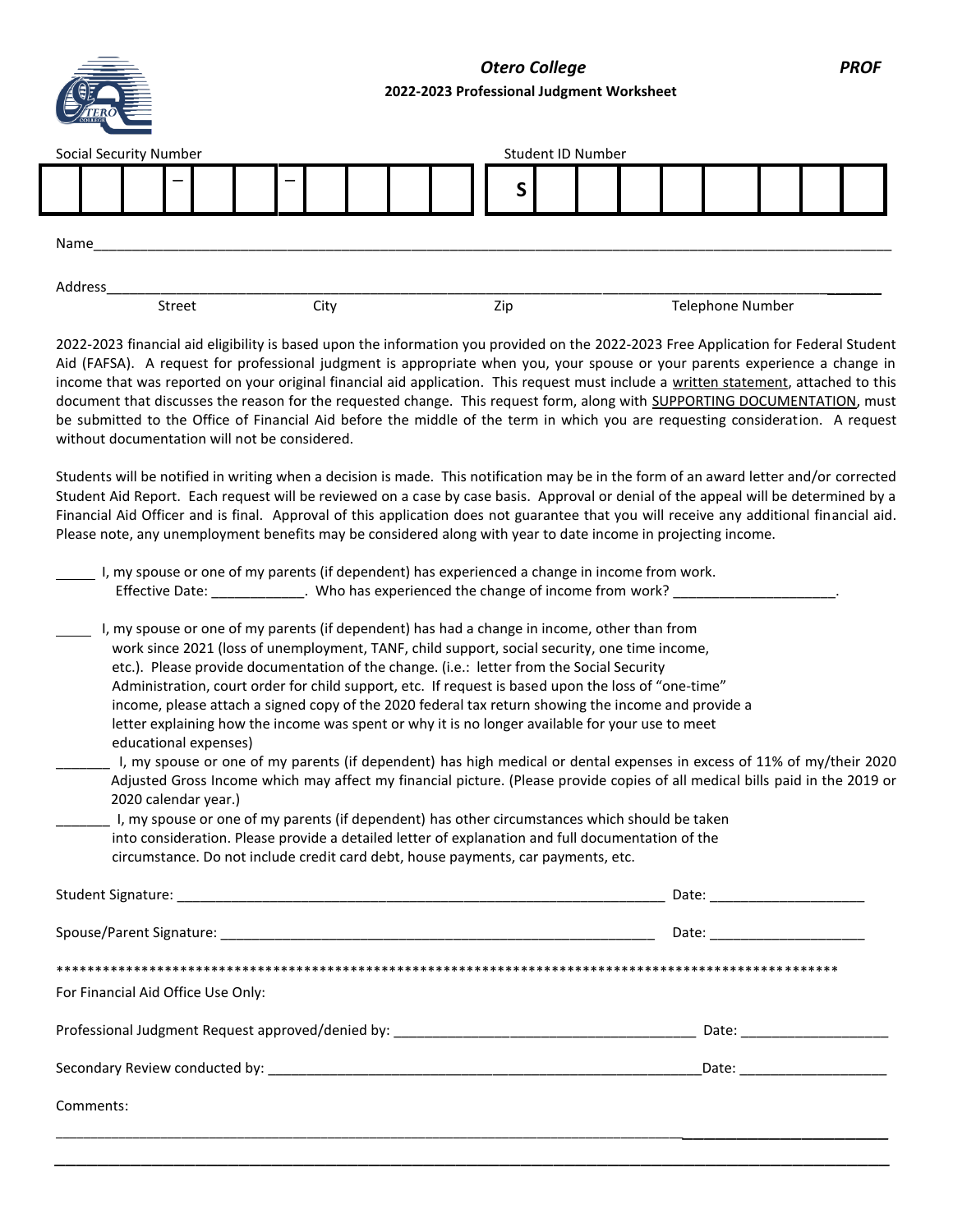## **Supporting Documentation for Professional Judgments**

**Please turn in this check list with your professional judgment worksheet. Only include documents below that pertain to your special circumstance.** 

Written statement describing the change since being unemployed?

\_\_\_\_Layoff letter

\_\_\_\_Unemployment letter ('Monetary Determination of Unemployment Insurance Benefits' or 'Statement of Wages and Potential Benefits' )

\_\_\_\_ Very Last paycheck stub that you received pay for (circle) student/spouse/dad/mom (must show year-to-date wages earned and any vacation & severance paid out)

\_\_\_\_If you have your own business (or considered 'self employed'), please bring in a spreadsheet of the income you have earned and will possibly earn for the rest of the year. Also, estimate the business deductions for the 2020 year the best that you can. The goal is to guess what you will report on line 12 of your 1040 for 2021.

Copy of bank statement checking, savings, investments as of the day of your next appointment.

\_\_\_\_Copy of student's 2020 AND 2021 Federal Taxes filed signed (Only provide this if you experienced a change in income)

\_\_\_\_Copy of parent's 2020 AND 2021 Federal Taxes filed signed (Only provide this if one of your parents experienced a change in income)

\_\_\_\_Copy of the Legal Separation/Divorce Decree

\_\_\_\_Copy of your DD214 – (Member 4) showing 'honorable discharge'

2021 (circle) child support paid/received, disability payments received, worker's compensation, or "money paid under the table"

If no income from work or unemployment benefits, bring in documentation of how you will live for the next 12 months from your last day of work. (Example, VA educational benefits, Voc Rehab, state/federal assistance). Cashed in your 401K/IRA, sold items.

\_\_\_\_Others (listed) \_\_\_\_\_\_\_\_\_\_\_\_\_\_\_\_\_\_\_\_\_\_\_\_\_\_\_\_\_\_\_\_\_\_\_\_\_\_\_\_\_\_\_\_\_\_\_\_\_\_\_\_\_\_\_\_\_\_\_\_\_\_\_\_\_\_\_\_\_\_\_\_\_\_

Please do not hesitate to bring any other documentation that may support the change that has occurred even if it is not listed above. Circumstances are different for each person and the documentation will vary from person to person.